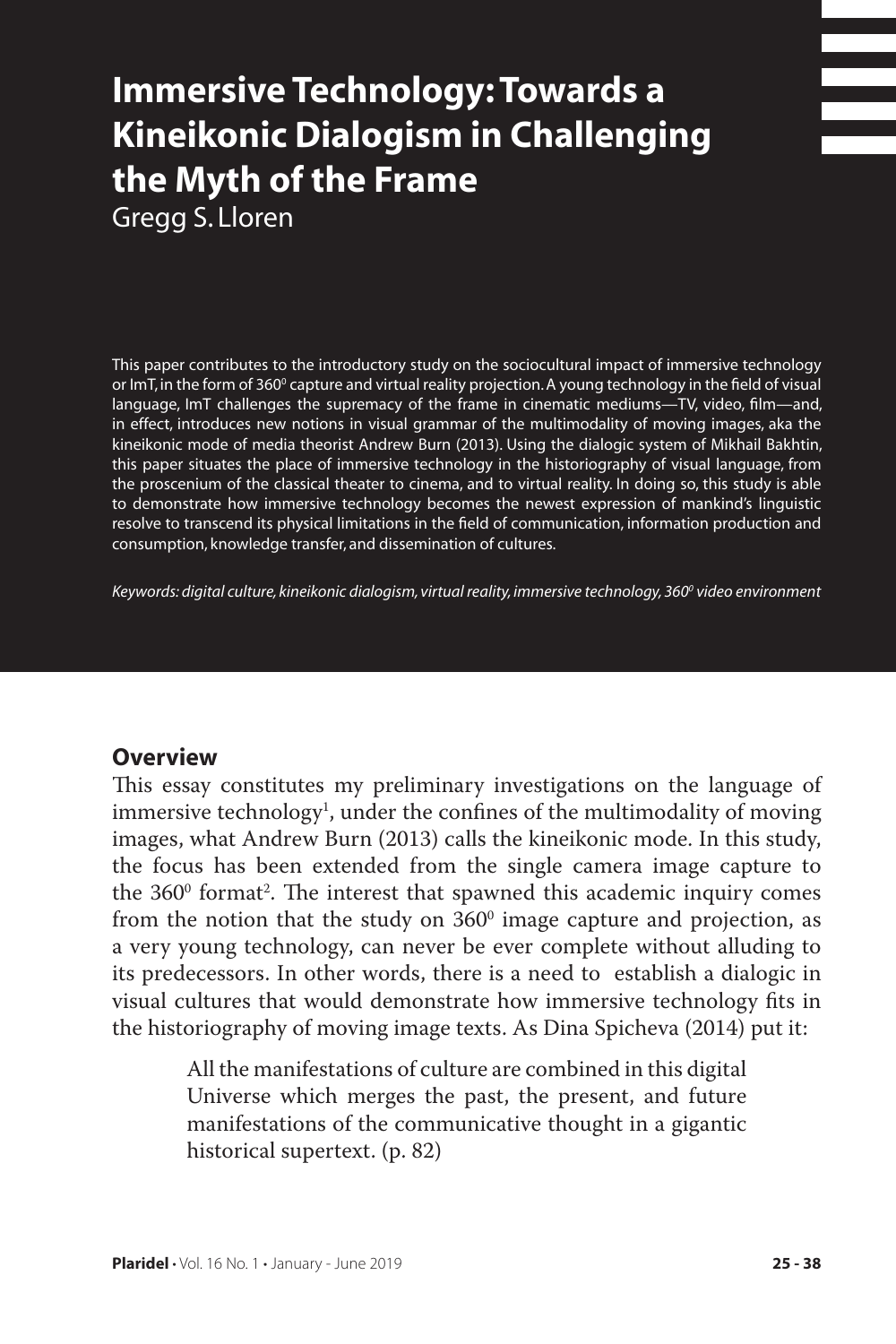If the invention of immersive technology is the next obvious advancement in the history of kineikonic technologies such as cinema and television, does it simply fit in a series of technologies that could be replaced by future inventions within this spectrum of technologies? Or can it be approached as an expression of visual culture that speaks of man's effort to transcend the limitation of physical embodiment?

Answering the aforementioned complex questions entails refocusing numerous developments in my study of visual language. The framework I am fostering in my investigation of the grammar of visual language now not only largely includes concerns pertaining to the advances of communication and media technology and how new perspectives that come with these advances affect media production and consumption, but also caters to the introduction of a new genre, that is, immersive virtual reality, in visual language; reestablishes the historical relationships and intermediary concepts between media formats and their implications to the future developments in the field of visual inscriptions, either static or moving images; and reconfigures the sociocultural dimensions in the introduction of immersive technologies—360º camera capture and virtual reality projection—as they impact visual practice and culture, among other things—the list of concerns can be overwhelming for this limited paper. In fact, topics that could be unraveled in connection to the technology is admittedly thick that Steven LaValle (2017), in a comprehensive book on virtual reality, tackled the density of the field by segmenting the nature of the technology according to various layers of issues: its science and engineering, the mathematics involved in its configuration, its dynamics and architectonics, and so forth. But it is noteworthy that he held back from fully venturing into the issue of social interaction due to the complexities of its sociocultural implications. Part of this complexity is brought by the rareness of theoretical studies pertaining to the field, although philosophical correlations have started more than two decades ago (Heim, 1994). Recognizing the overwhelming underpinnings this study of immersive technology presents, this paper limits itself within the concerns of visual language pertaining to moving images, particularly the descriptivist grammar introduced by the "frameless"  $360^{\circ}$  visual capture and projection.

It is interesting to note that a sociocultural approach in the study of immersive technology, a domain falling under the study of human-computer interaction, must be given importance as the design of such technologies are being done by technological experts such as engineers and computer scientists who have little educational background that would equip them to deal with sociocultural issues (Baecker & Buxton, 1987).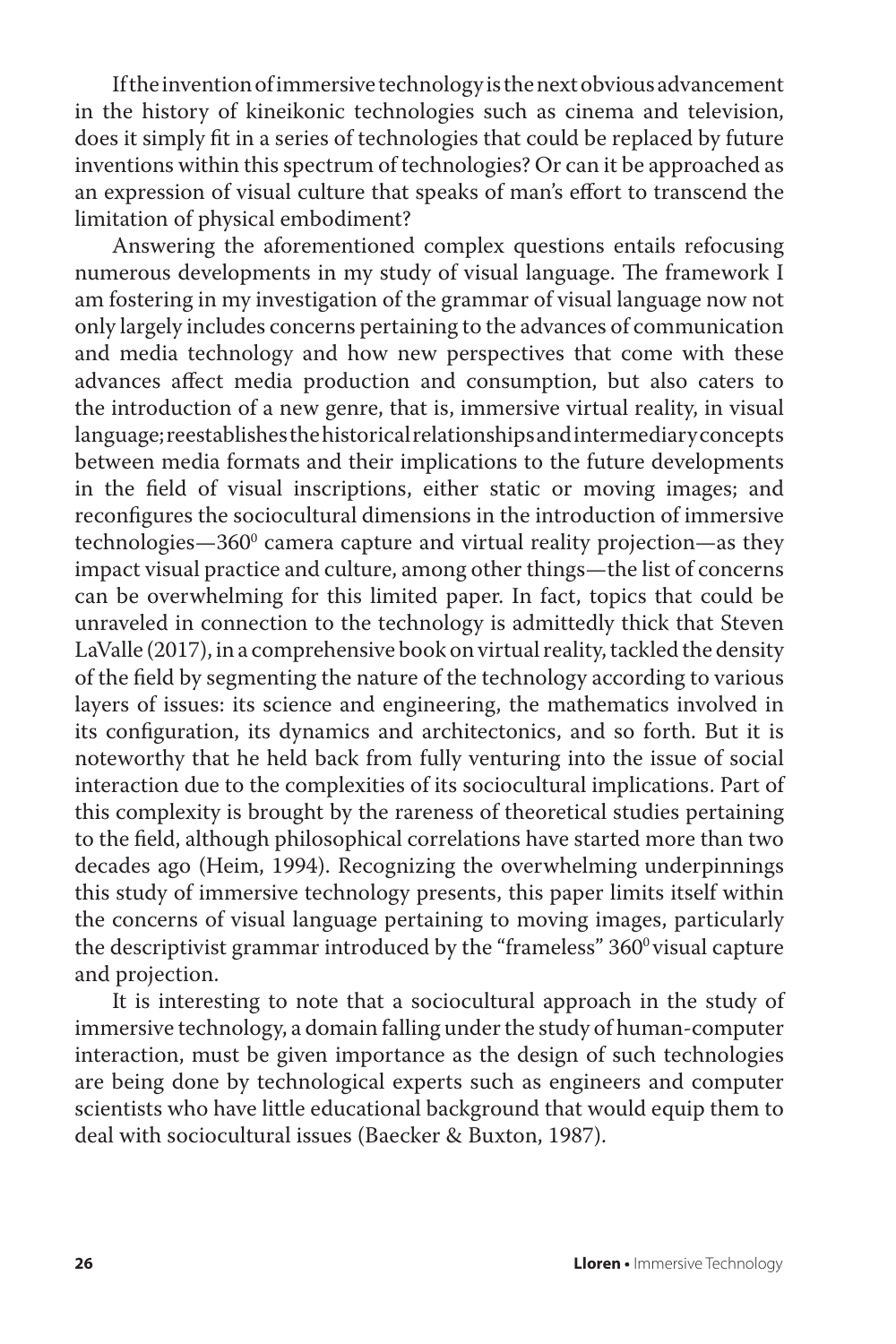Notwithstanding the thickness of the subject study and despite its juvenescence, this paper serves as the first small step in the commencement of my inquiry on new technologies in moving image capture and projection. I will begin my investigation by following the route taken by Shaul Hochstein (2013), a professor of neurobiology at Edmond and Lily Safra Center for Brain Sciences (ELSC) at Hebrew University who started to venture into the field with a philosophical approach. He said that

> The eye looks like a camera—it got a lens and a diaphragm and an image in the back. But if the visual system were a camera taking a picture, we would need another eye to look at that picture. Just having a camera doesn't work. That's not what vision is about. (para. 7)

Hochstein (2013) continued his exposition of the filmic simulacra of reality with the ontological question, "How do we know there really is a world?" (para. 13). He traced the answer back from the time of Plato, who gave us the allegory of the cave that tells about people's perceived derivative of reality as itself the actual reality. But isn't it that we too are simply appreciating the reflection of reality on the retina of our eye? If such is the case, then it can be said that what we see is not really reality but only the reflection of it; thus, we "don't really see reality as it is" (Barry, 2013, para. 12).

My initial academic venture in the cinematic dimension of immersive technology has yielded three major insights related to the language of digitally captured moving images and its dissemination: (1) the  $360^{\rm o}$  camera challenges the myth<sup>3</sup> of the filmic frame; (2) these challenges entail the reconfiguration of the idea of the kineikonic chronotope, that is, spacetime relationships in moving images of immersive visual media; (3) this reconfiguration has the potential to establish a dialogic communication during an immersive experience. For brevity's sake, only the first and the third of these insights are elaborated on in this paper.

This paper understands the place of ImT in the technological spectrum of visual cultures and uses the dialogic concept of Mikhail Bakhtin (1981) in deciphering the historiographic dialogue between imagistic mediums from the theatrical/acting performance on the dramatic/theatrical stage to its current digital immersive forms, such as virtual reality. Although the notion of dialogism was conceptualized for literature, I believe that it can be used to establish the dialogue between the past, present and future of ImT. In literature, dialogic literary works carry a continual dialogue with other works of literature and other authors. It informs and is continually informed by the previous works, not as a matter of influence but of dialogue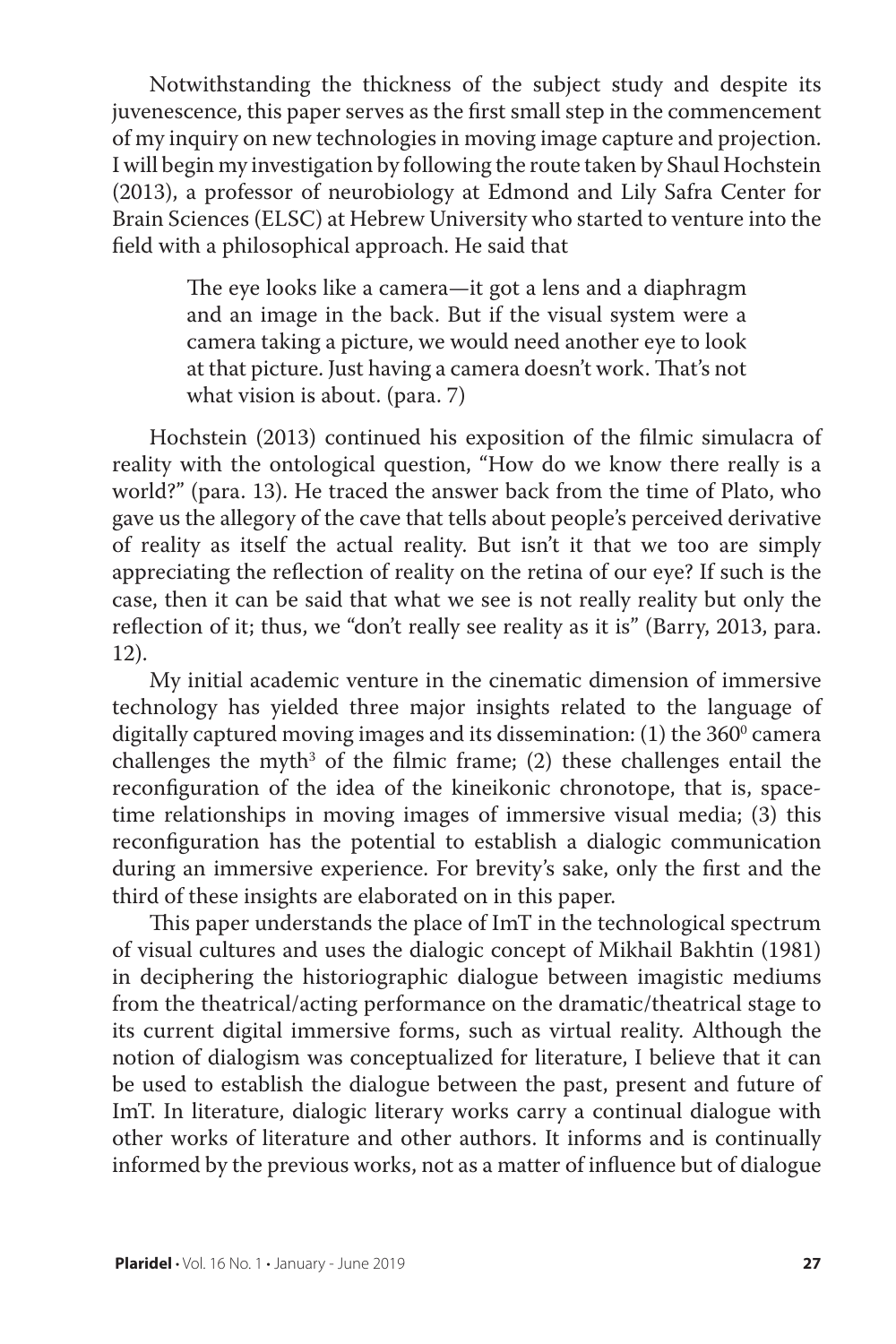that extends both ways. In other words, the previous works of literature are as altered by the dialogue as the present ones. This notion was echoed by T.S. Eliot (2015) who proposed that the present alters the past as the past directs the present.

These same principles apply to language: every word carries a history of usage unto which the word seeks to respond, while future linguistic configurations are also anticipated upon by the current usage of the word. This dialogic correlation in the literary languages is carried on in Andrew Burn's (2013) visual language dialogism between the proscenium of the theater and the frame of the cinema, the latter anticipated by the former, the former directing the latter, with both altering each other. Furthermore, the multimodal mixing desk—editing and filming soft/hardware—and its allied multimedia dissemination technologies such as cinema, television, and smartphones, are informed—and at the same time are continually informing themselves—by the past and present technologies of visual inscription, in anticipation of future trends in the field. However, the "myth of the frame" is introduced in the analysis of immersive media as the experience of  $360^{\circ}$  virtual environment challenges the supremacy of the frame, a major syntactic element in the language of flat-screen cinema $^{\rm 4}$  (Stewart, 2007).

The dialogic of kineikonic technology, from the trajectory of virtual reality, is best summarized by Myron Krueger (1993): "Virtual reality constitutes a new form of human experience—one that may as important to the future as film, theater, and literature have been to the past" (p. vi).

Based on these correlations between the dialogic of literature and language, in relationship with the concept of the frame, Bakhtin's dialogic also helps reveal the contrasts and progressions of the visual frame from the proscenium of the theater to the cinema, including all other iteration of the cinematic projection like projection mapping. Furthermore, current trends in ImT like camera 360 and VR gadgets tend to alter the role of the proscenium and the frame in various directions. For instance, in contrast to the present constraint set by the frame in cinematic media, the 360 technologies have given media producers and consumers the opportunity to free themselves from the tyranny of the frame, resulting in the power of the frame becoming a myth. As such, future cinematic media must anticipate the "frameless" narrative.

#### **The Proscenium: Dichotomizing Realities**

The present electronic and/or digital format of motion capture and projection has its romantic beginnings in the theatrical stage, "often seen as a naive use of the fixed camera in deference to the theatrical frame, a proxy for the eye of the audience member in the centre of the stalls" (Burn, 2013, p.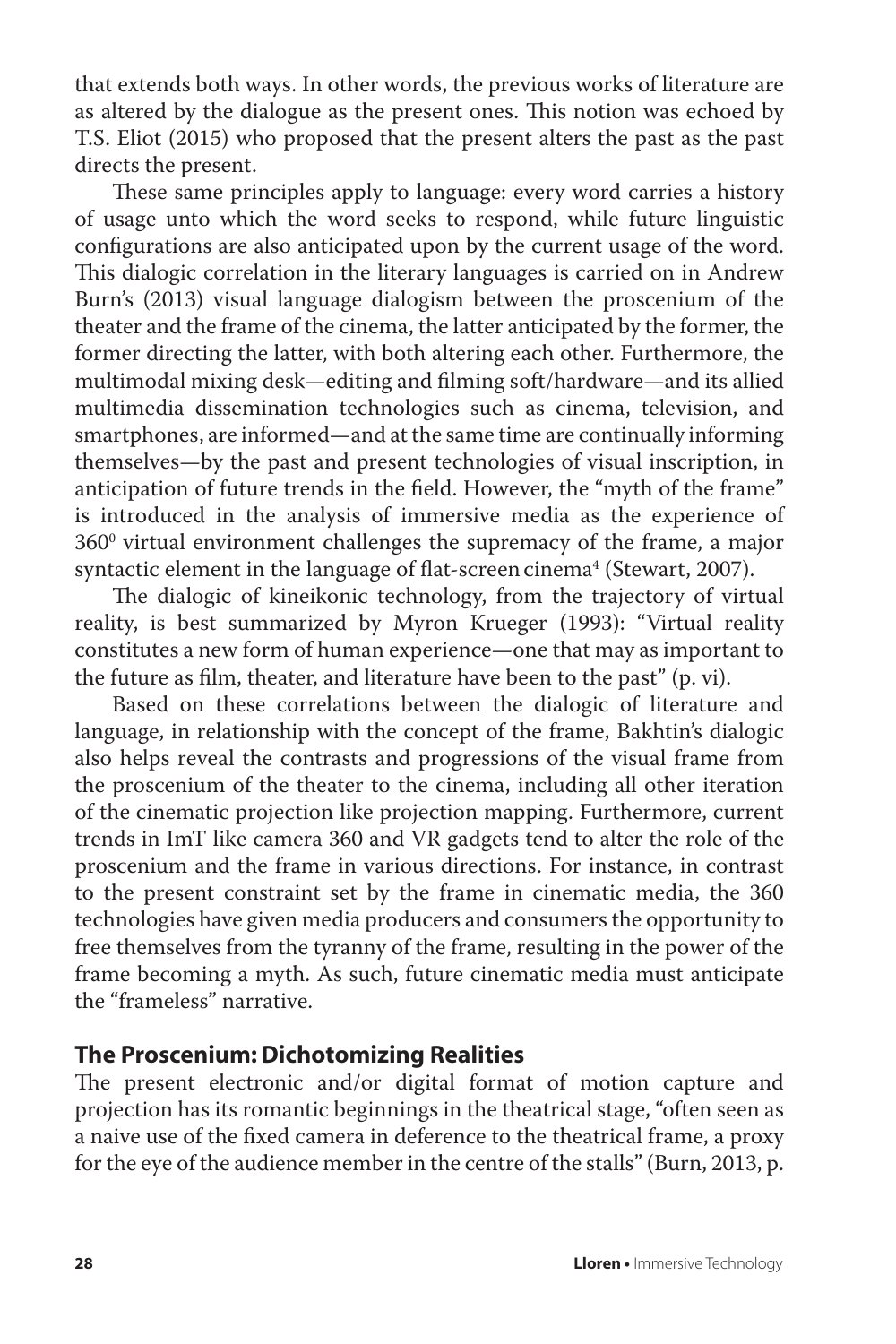1). Although the idea of the theatre as *cinema manqué* was disputed by Ben Brewster and Lea Jacobs (1998) in terms of the theater's play of the point of view, the theater's affinity with the language of the cinema is illustrated in the dialogic of the frame.

The spatial frame is primarily defined by the proscenium of the classical theater, making it akin to the frame of the television or the movie screen. More than just defining the boundaries of the *mise-en-scène*, the proscenium is "culturally cognate with all kinds of viewing aperture which frame the viewed object on the one hand, and the viewer's gaze on the other" (Burn, 2013, p. 1). In the temporal aspect, the shifts in time, location, scenes, and acts also serve as framing devices. But in consideration to the brevity of this paper, I will mostly concentrate on the spatial framing or proscenium.

The role of the proscenium in setting the dichotomy between the world of the spectator—the audience—and the world of fictional narrative diegesis (Danesi, 2009)—is an idea that can be readily understood from its mere presence in the theater as an architectural apparatus. It separates the physical boundary between the audience space or the real world and the set onstage or the fictional world. However, the space where the spectators can watch the actors portray their fictional lives on stage (e.g. town plaza, living room) is not limited by the physical framing of the proscenium. The dialogues between the actors, as well as offstage sound, serve as referents for an extended world that, though not visible within the viewing boundaries of the proscenium, exists in the mind of the spectator. For me, this is the appeal of classical theater: like a printed book, it leaves much to the imagination. But the human proclivity for tangible realism pushes the boundaries of the proscenium. Naturalism in 19th to early 20th-century theater and drama, for example, would require a lantern to be incorporated in the set design to serve as source of stage lighting: a lamppost or a full moon for the outdoor scene; sunlight coming in through the window for indoor scene. Then there is the forum theater of Augusto Boal and the theater in the round attempting to knock down the proscenium, in the process incorporating the audience presence into the narrative (Maeda, 2016).

Perhaps the best display of rebellion against the limitations of the proscenium is John Krizanc's play, *Tamara* (1981), about the Polish artist Tamara de Lempicka. The play is staged in a mansion, sometimes an armory or some edifice that can be converted into an opulent residential space where characters are portrayed to live their lives. Mel Gussow (1987) explained the concept of the play this way:

> Events occur in a dozen rooms, on several staircases and in various passageways of the armory, part of which has been redesigned for the occasion. Scenes are performed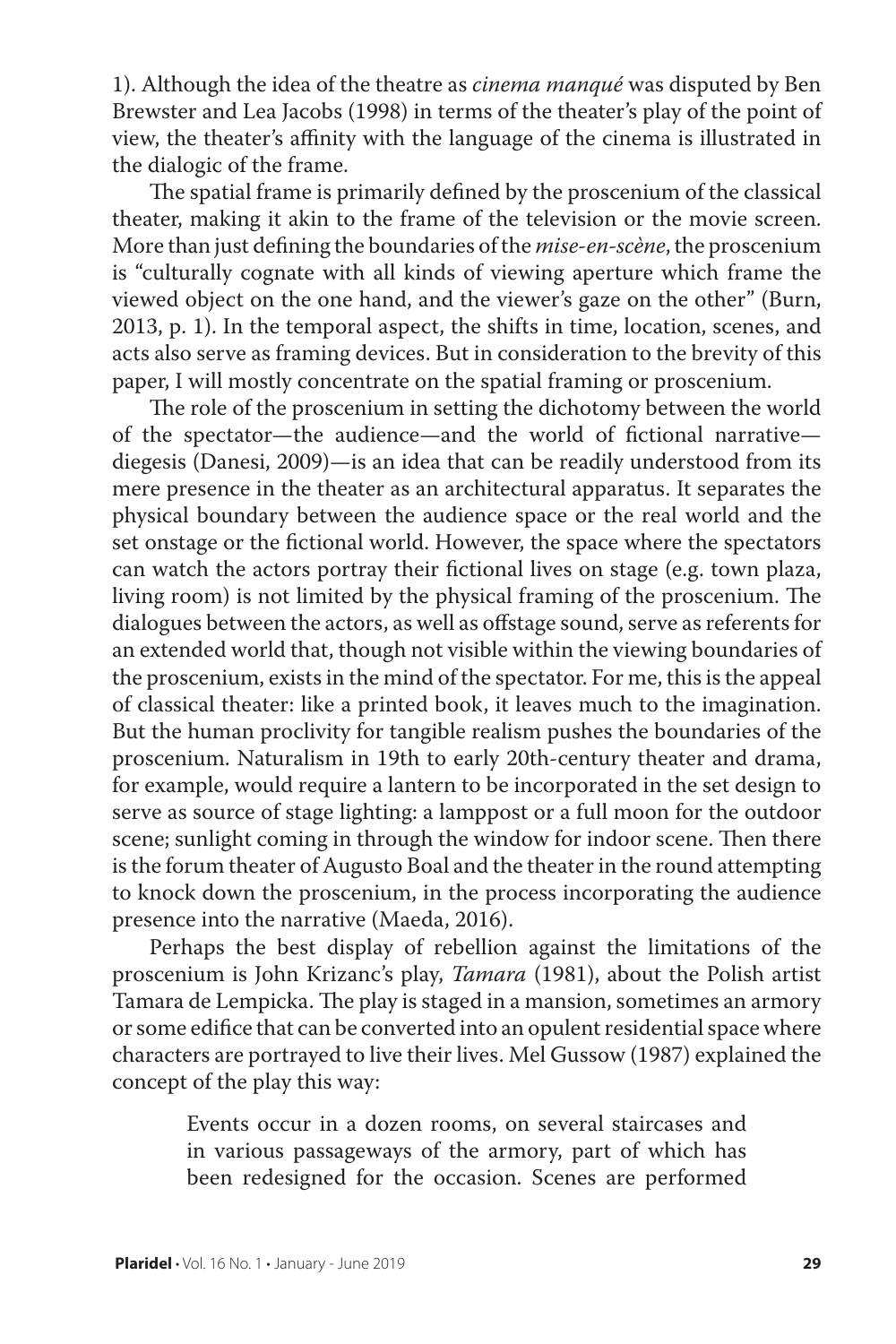simultaneously, which means that theatergoers choose what they think they want to see. One can follow a single character or proceed tag-style from character to character. Periodically, plots collide. Return visits to the play are encouraged, but it is possible to comprehend *Tamara* in one standing, especially if one communicates with other theatergoers. The show demands an openness on the part of the audience. (para. 3)

As in the theatrical innovations achieved in *Tamara*, various staging techniques and styles have already been invented, many of which feature theatrical staging without the proscenium. These advances in theater arts make use of the idea of physical embodiment, which benefited from the introduction of newer technologies (El Din Saad Badr, 2012). These innovations in the staging of a performance could account for the dialogic of immersive experience between cinema and dramatic theater.

## **Cinema: Frames in Suture**

The supremacy of the frame extends from the dramatic theater to the age of the cinema, either in the temporal or the spatial aspect, as both art forms have shared principles in visual methodologies (Rose, 2002). However, the technological dexterity of the cinema has enabled it to transcend some of the limitations of the frame and even to achieve some significant degree of modifications of the frame and the framing techniques, all for the benefit of the filmic narrative. Nonetheless, the cinematic art cannot divorce itself from the preconditions of the frame, for what is cinema but a series of framed actions in a timeline, or what Tarkovsky (1984) described as mosaic made of time. Be that as it may, the quest towards a more immersive experience of the simulacrum of moving images continues to provide fulfillment.

One way of simulating the immersive experience in cinema is by "dissolving the frame" from the spectator's sight, that is, steering them toward not thinking of the existence of the camera that does the seeing or looking for them, and therefore, does the storytelling (Silverman, 1989). This system is called suture, a "filmic grammar and syntax, incorporating the spectator as signifier within a system of 'signifiers,' producing meaning while simultaneously instilling and establishing a sense of subject-hood, which is to say, the effect of suture produces the phenomenon of spectator as 'subject'" (Magrini, 2006, para. 2).

Brillante Mendoza's 2007 film *Tirador* [Slingshot] (Esguerra, Lapuz & Brillante, 2007) uses suture to immerse the audience in the poverty and crime-stricken environment of Quiapo in Manila, Philippines. Although the recording equipment used in the image capture is the usual single camera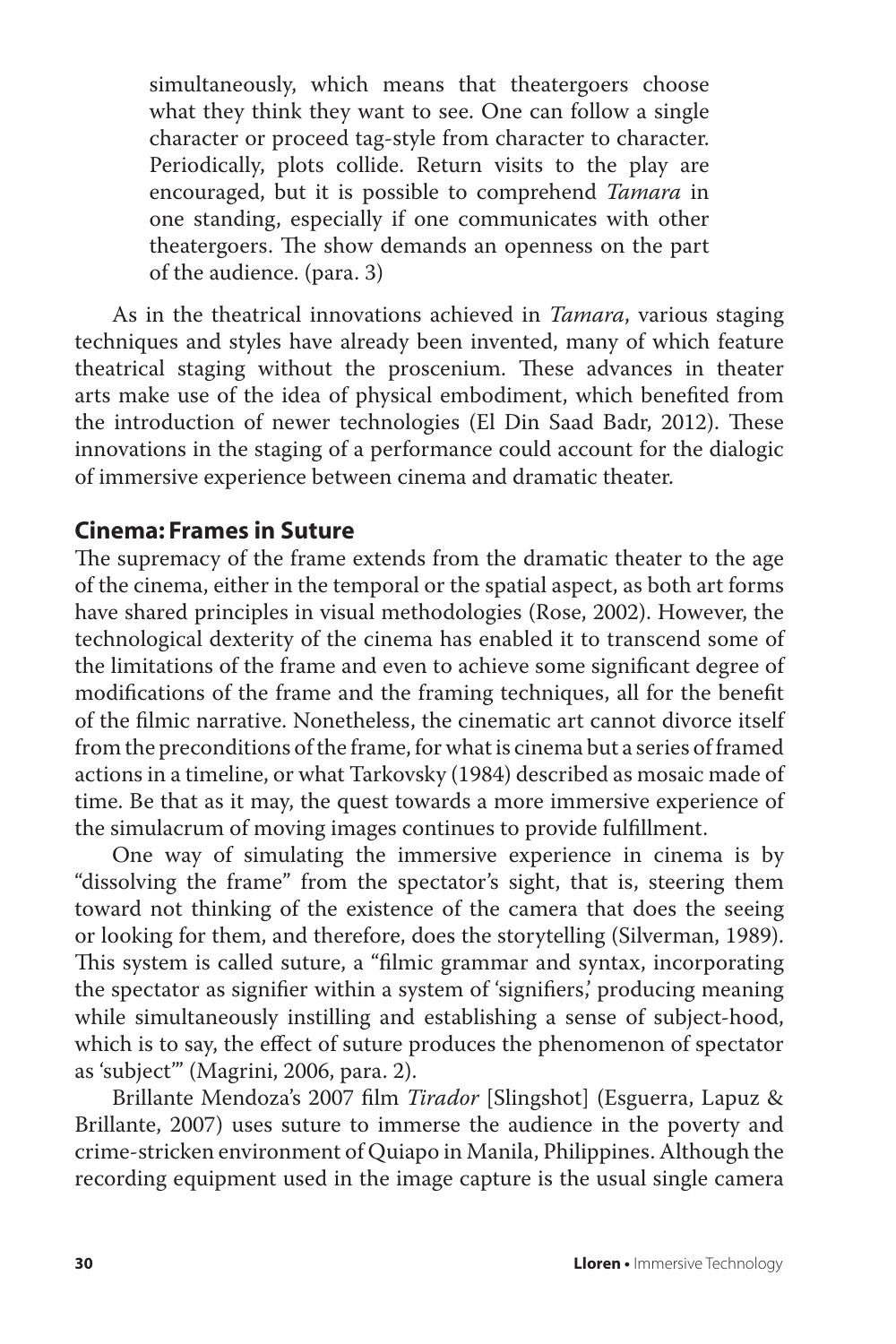for flat-screen projection, the camera movement is jarring, mimicking the real-world capability for panning of the spectator's eyes. Typical of this movie are shots where the camera follows a character traversing the filthy corridors of the slums and intermittently pans from side to side to get a glimpse of the environment—much like how a person would do when walking down an alley. In the process, the spectator transcends objectivizing what he watches and instead becomes part of the cinema's subject. When he becomes its subject, he settles into the cinema's experience as one of its signifiers, immersing in its diegesis as he sizes up the narrow streets; notices an open septic tank; beholds the web of power cables above him; turns away from a wall plastered with election campaign posters; notes the street children at play across him; and maneuvers a gamut of urban clichés around him. To reinforce the incorporation of offscreen scenes into a  $360^{\circ}$ experience, the audio plays the role of the catalytic element in recreating the urban cacophony, which includes the bellowing sermon of the priest inside the church, the howling of the vehicles, and the murmurs in the crowd. The visual and the audio, all in splintered frames, are sutured together like a mosaic through a system of filmic techniques utilized by the filmmaker either during production or postproduction. But the final suturing agent is the spectator, who supplies whatever is missing in between the gaps of the frames, to recreate the flat-screen cinema experience and turn it into a  $360^{\rm o}$  appreciation of seamless sights and sounds by imagining what was not there, what was outside the frame. At this juncture, it can be said that the ultimate suturing of frames occurs in the mind of the spectator.

### **Immersive Technology: The Frameless Experience**

Immersive technology, constituted by the operational relationships between 360<sup>0</sup> image capture and virtual reality frameless projection, is still considered at its infancy that little academic study has been made in terms of its social and cultural impact (Mandal, 2013) or humanistic focus (Spicheva, 2014). The lack of such studies is brought by the fact that potential theoretical investigation of sociocultural dimension related to the technology is limited only by the actual advancement it has achieved as demonstrated by its accessibility and utility in mainstream society (LaValle, 2017). It goes without saying that the theoretical and philosophical inquiries such as the work of Heim (1994), made in the outset of the technology more than a couple of decades ago, have to be revisited in consideration of the current scenario in new literacies (Leander, 2008).

Impressive as it may seem, immersive visual technology has yet to prove, in general, its advantages over current media technologies in the arena of communication, information dissemination, and visual culture. Nonetheless,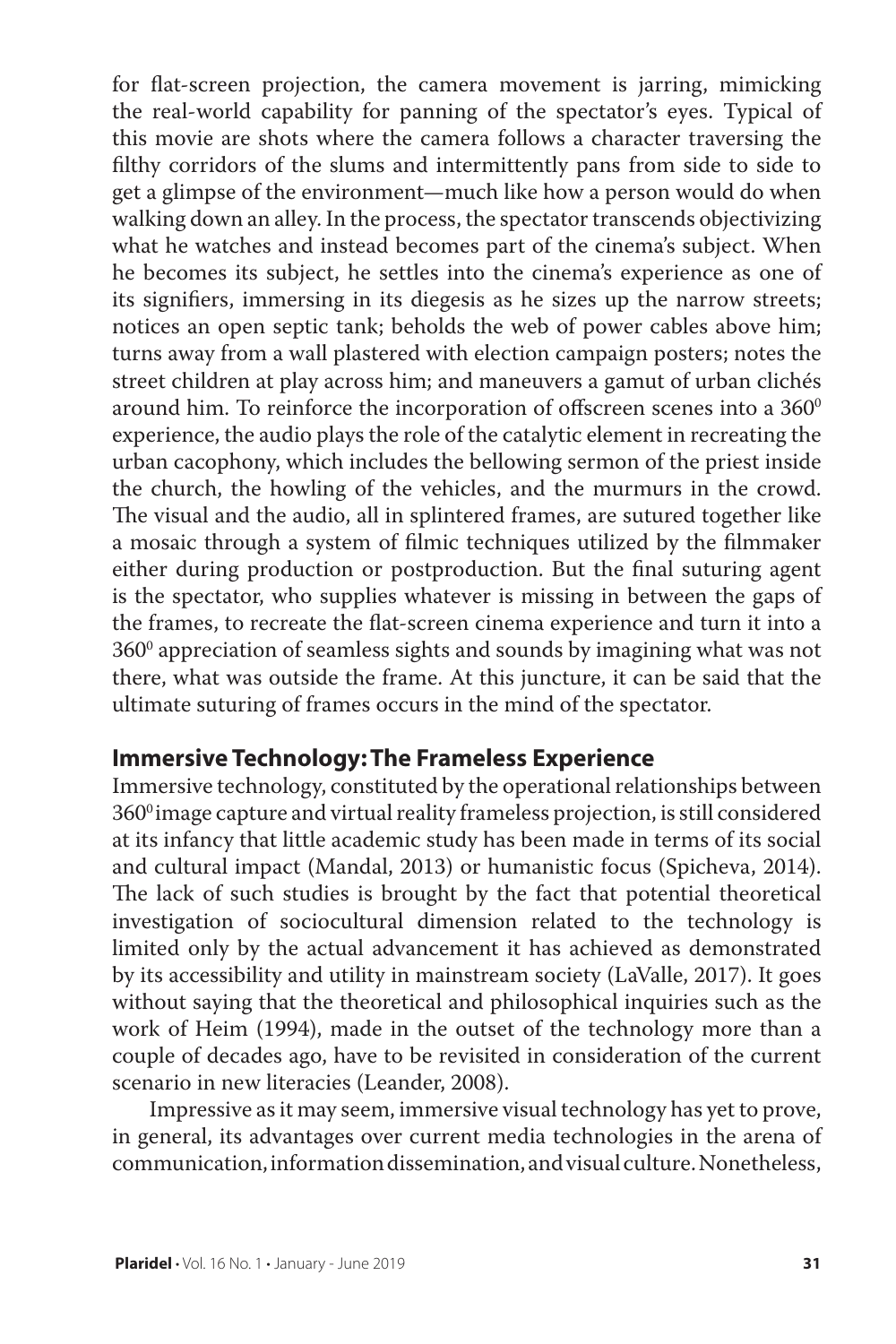because of the speed of the advancements achieved by information technology, the humanistic study of ImT as a social phenomenon must catch up (LeMahieu, 2011). Engineers and scientists who are themselves involved in the development of the technology recognize the significance of such study. They believe that parallel undertakings between the building of a better machine and the collection of knowledge on human perception or cognition are the key to perfecting both the technology and its human utility (LaValle, 2017), over and above its current use in entertainment or leisure.

Prior to its popular use, ImT was technically unstable and expensive (Mandal, 2013). With the advent of commercially viable VR equipment and cheaper 360 $^{\rm o}$  video camera, immersive media has found itself freely shared in social media and video websites, resulting in a revolution in the connectedness among individuals in online communities (Heim, 1994). Offline, it has been applied to various purposes, from education and information dissemination, to art appreciation and entertainment (Marrins, 2016). It has found itself in the service of curatorial historiography, creating a digital memory of the past through the archiving, curating, and archeological modeling of historical edifices and artifacts (LeMahieu, 2011). Its visual characteristic has been utilized in making big data conveniently comprehensible and interactive. Its ability to create and recreate virtual worlds made it ideal for the chaotic worlds of military simulation. With its virtual personages, that is, avatar and surrogates, it has become a useful aid for individuals with difficulty interacting with real worlds, such as those suffering from dementia due to Alzheimer's, or autism, by offering them the benefits of mediated lives (Chan, 2014).

The most obvious commonality between the ImT and the rest of the moving image mediums previously discussed is their kineikonic characteristics, particularly images moving in time and space. This commonality makes ImT a medium that unfolds life's drama in time and space (Alexander, 2007), a domain in visual culture dominated by the flatscreen cinema for much of the centuries since the invention of moving image capture and projection. Over and above its cinematic character, ImT is a visual medium characterized by the suppression of the frame, thus, making it the virtual simulacrum of the  $360^{\circ}$  real world. Furthermore, it offers a controlled and virtually constructed environment that can be configured according to the immediate needs of individual users. Because of its inspirational effectiveness (Huntsman, 2014), it has been considered a tool in aiding individuals with impaired memory or those suffering from other disorders (Garcia, Kartolo, & Méthot-Curtis, 2012); an instrument for early detection of the disorder (Elvey, 2016); or a venue for recreating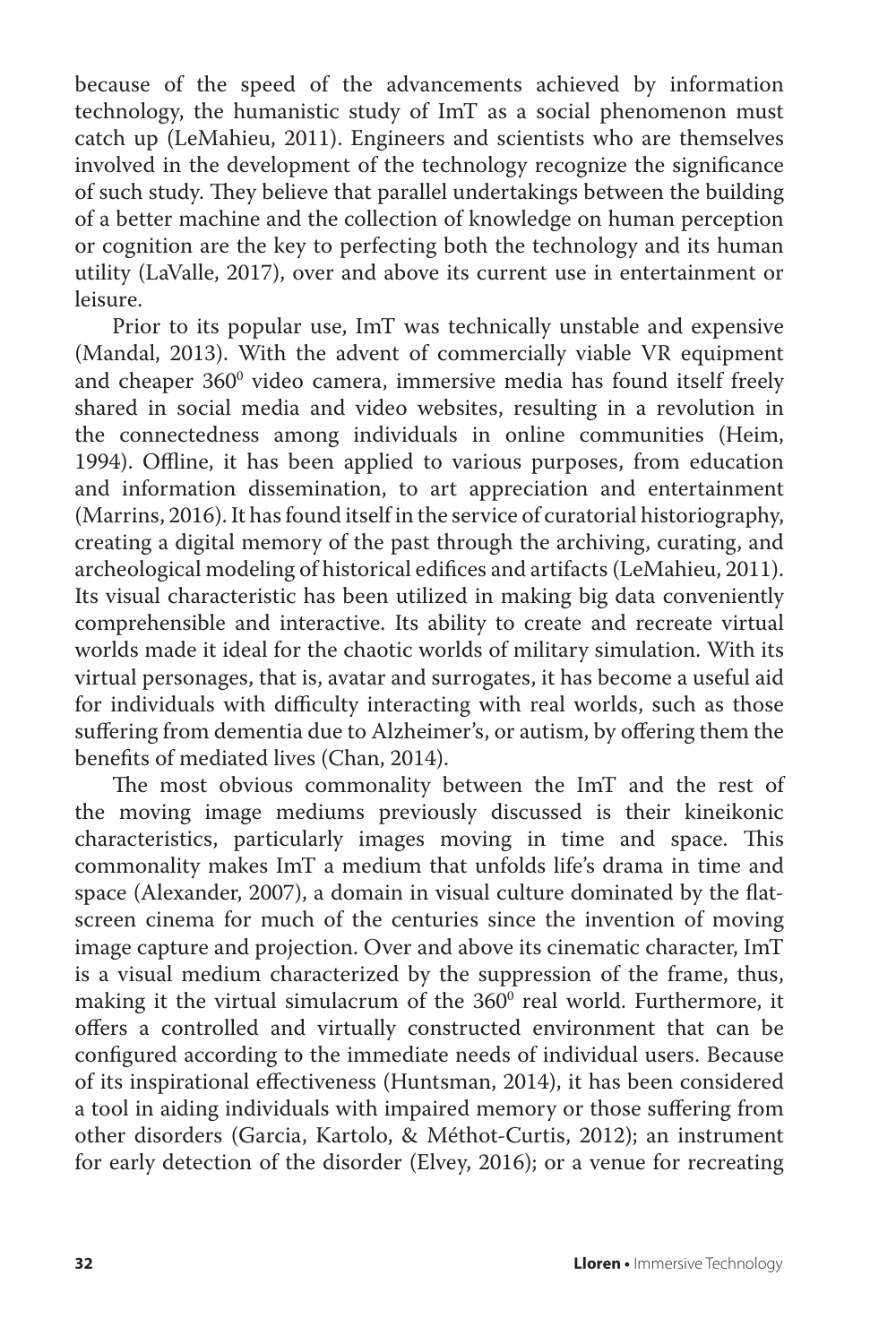the experience of dementia sufferers for non-sufferers to understand the victims of the disease (Griffiths, 2016). Research experiments as far back two years ago have been conducted in this field, but more work has yet to be done (Garcia-Betances, Waldmeyer, Fico, & Cabrera-Umpierrez, 2015), at least one coming from a humanistic perspective.

Dialogically directed by the theatrical stage and the cinema, ImT goes beyond the limitations of the proscenium, the suture, and the frame of the screen towards realizing man's ageless resolve to transcend his human limitations of being confined to the laws of the natural world. ImT, acting as an extension of the mind, enhances the individual's capacity to imagine and to therefore achieve, through visual mediation, what he or she fails to accomplish due to the obstacles of human physicality.

#### **Synthesis and Conclusion**

Like any other visual medium of moving image narrative, virtual reality is a diegetic medium (Bell, 2000). Much of this is shown by its prehistory, which this paper has truncated in its discussion of the kineikonic dialogism between the theatrical stage and the cinema, including the brief archiving of the ImT's utility in the arts, entertainment, academe, and healthcare. Limited and sweeping these discussions are, what I demonstrated is a preamble to presenting the challenge of ImT—as a visual medium—towards the tyranny of the frame, with the indication that the complexity of its history is accounted by its being a radical technology (Chan, 2014). In turn, the technology's radicalism is also accounted for by the human disposition to create a simulacrum of a more immersive visual experience that is beyond his natural faculties or beyond what physical realities can afford him.

Beyond what has been demonstrated as examples in the discussion of kineikonic dialogism, the display of human undertakings in defying the supremacy of the frame can be observed in the various ways technology has enabled man to soar above flat-screen visual experience or at least attempted to: the illusion of two-dimensionality in a one-dimensional visual media such as one afforded by trompe l'oeil in painting; the panoramic apps in mobile phones; the dome of a planetarium with its semi-360 $^{\rm o}$  projection, a predecessor of virtual reality semi-caves; the enormous screen of the IMAX theater with its three-dimensional visual projection, and its more tactile permutation in 4Dx cinema; the computer-generated images in simulation chambers used by the military and airline training; the harmless choice to die and live again in virtual spaces provided by gaming platforms; the projection mapping of images on water fountain sprays such as those introduced in Disneyland's *Phantasmic*; and literally the wings afforded to man by miniature cameras mounted on drones that renders an almost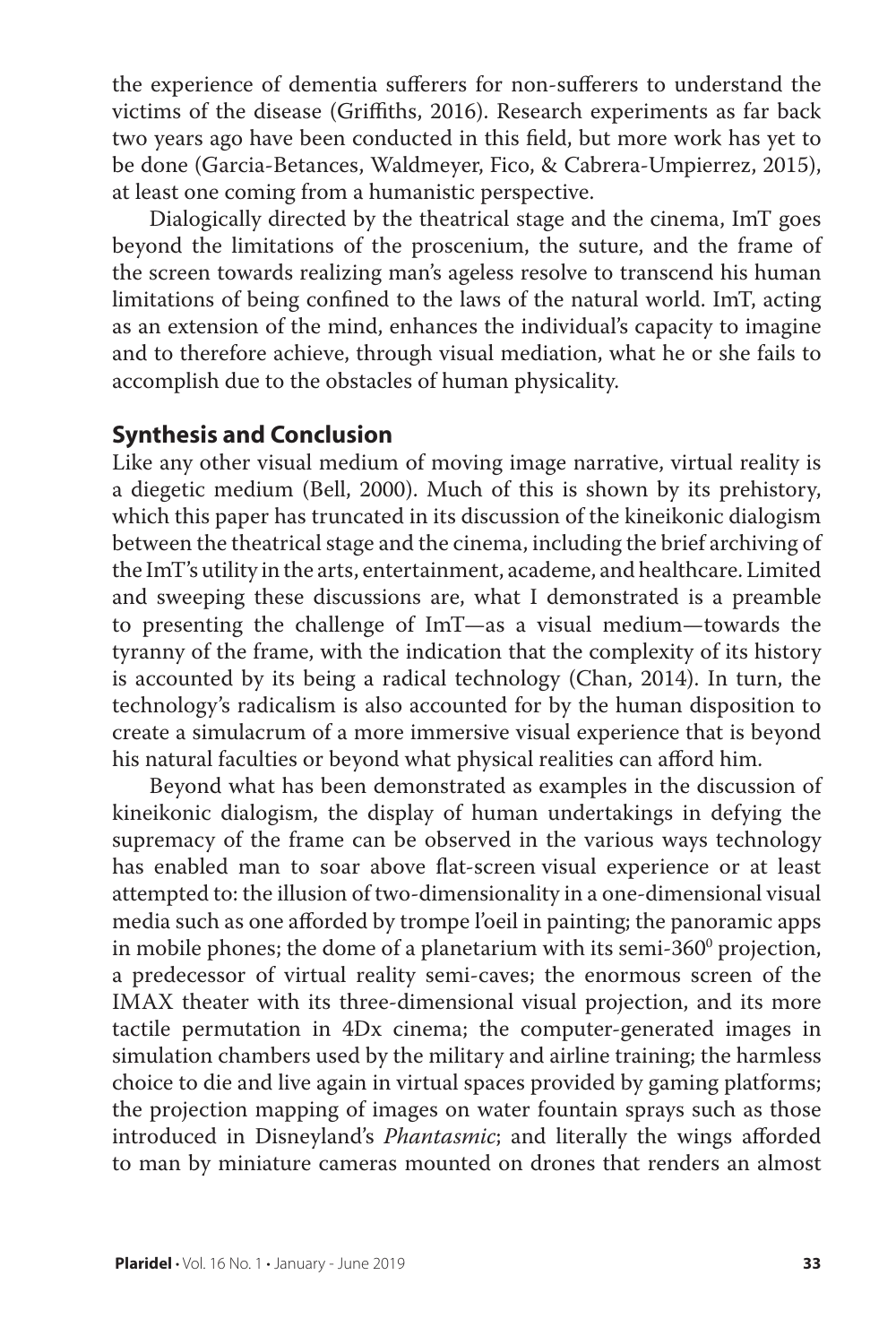$360^{\circ}$  capture of an expansive landscape. These applications that facilitate immersive experience have redeemed ImT from its pessimistic repute either as a rival to human intelligence or as a social aberration, spawned by the dystopic worldview in popular culture such as the *Cyborg* (1989), the *Lawnmower Man* (1992), *The Matrix* (1999)*,* and *Surrogate* (2009).

From these surveys of technological materials pertinent to ImT, the implications of a  $360^\circ$  image capture, image projection in virtual reality, and their promise of immersive experience usher in a complex network of debates that spans an equally complex network of trajectories: political, ethical, industrial, academic, and so forth. In the midst of these complexities surrounding the subject of this paper, one realization can be deduced: ImT empowers humanity to represent abstract realities by transcending physical embodiment.

Given that ImT is part of an expanding universe of visual language, this paper started the discussion on the technology by positing that immersive technology could possibly be replaced by another much more advanced form of visual medium. However, by laying out a kineikonic dialogism involving the dramatic theater, the cinema, and virtual reality, a two-part single implication of the position has been unveiled that answers the questions formulated at the beginning of this reflection.

One part of the implication states that ImT is not just part of an expanding universe in visual culture; rather, it is the culmination of a linguistic struggle to express visual simulacra as nearest to real-world experience as possible and expression that is immersive, embodied,  $360^{\circ}$ , and independent of the constraints of the frame. ImT is part of the diachronic grammar in visual language that started in the theatrical stage but was later altered in the cinematic medium due to the progress achieved in visual technologies. Although it could be the culmination, it is not the end. It can still progress further into independence—into mythic supremacy—from the restrictions of the frame, though presently, its operation is still facilitated by certain features of the frame. As part of the kineikonic dialogism, however, its further progression will be continually directed by its predecessors—a basic rule in the dialogic of language (Bakhtin, 1981).

The other part of the implication means that ImT is the expression of human desire to eclipse the limitation of physical embodiment. In the dialogic with its predecessors, the role of the mind in suturing framed realities implies that ImT augments the mind's capacity to immerse itself into a seamless experience of mediated reality. In other words, ImT is an extension of the mind. In the future, as the study on the sociocultural impact of immersive technology progresses, this second part of the implication shall cater to new debates about human-machine interaction that could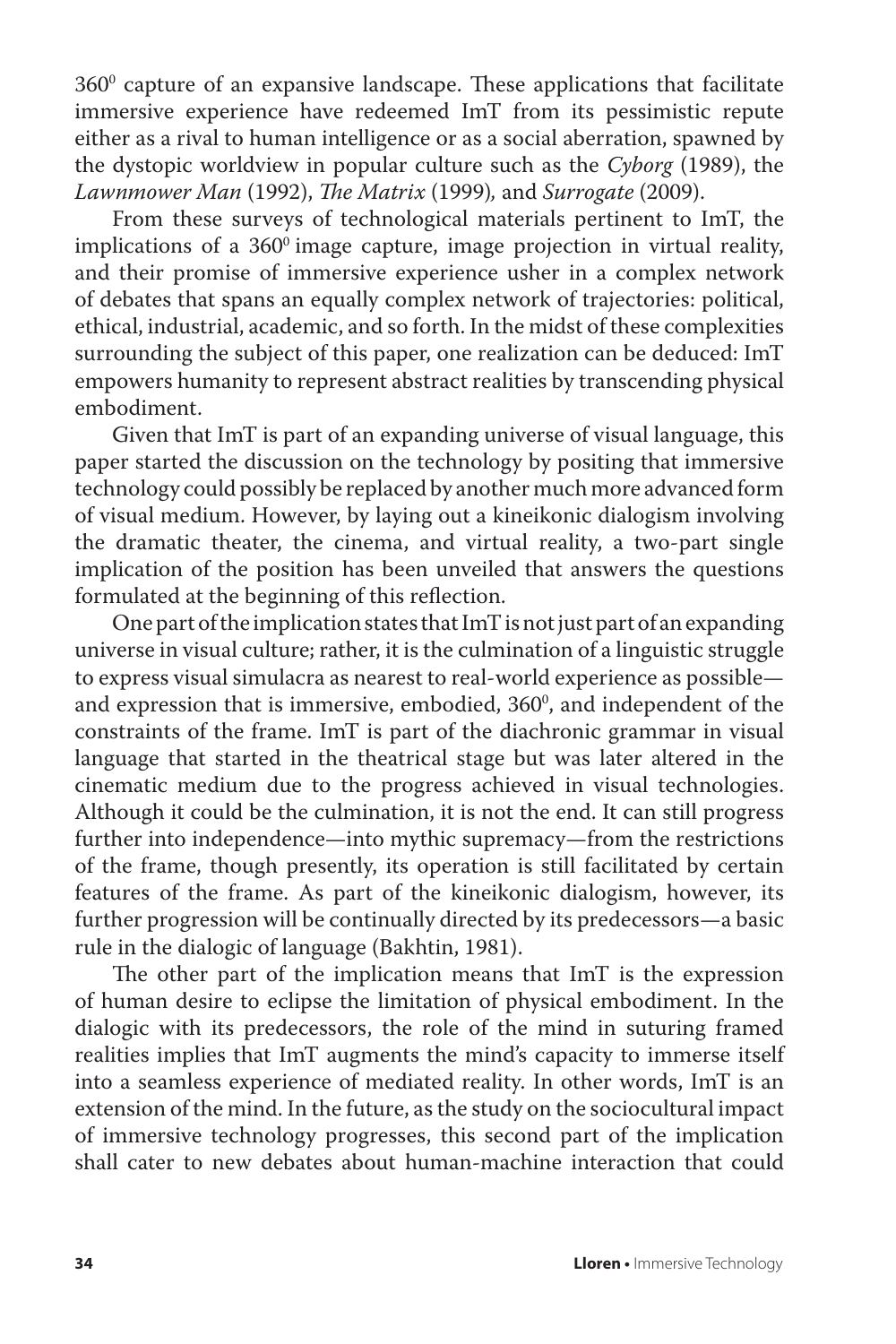influence how memory, identity, and agency can be approached using the visual dexterity of immersive technology.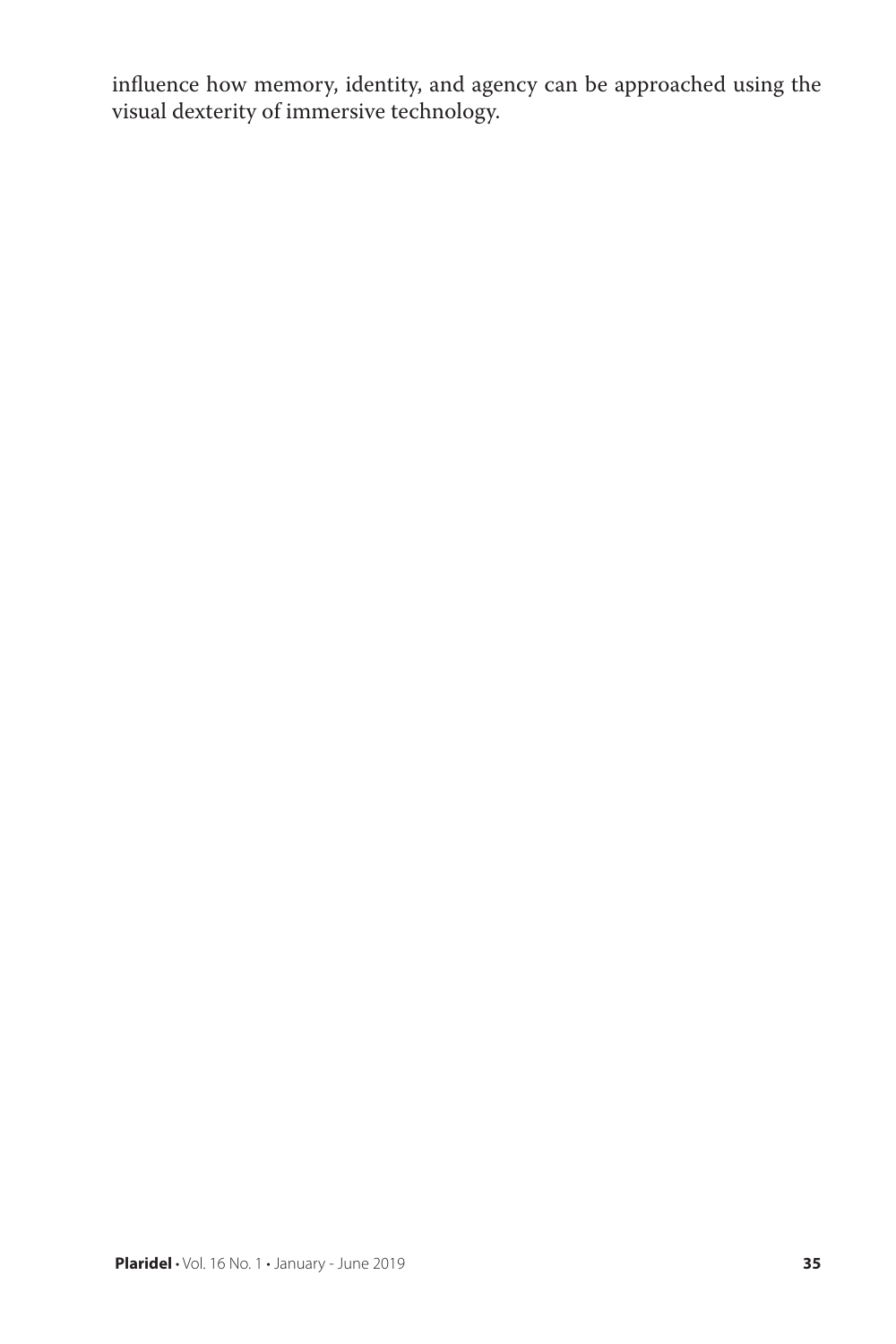### **References**

- Alexander, L. (2007). Storytelling in time and space: Studies in the chronotope and narrative logic in screen. *Journal of Narrative Theory, 37*(1), 27.
- Baecker, R., & Buxton, W. (1987). *Readings in human-computer technology: A multidisciplinary approach.* San Mateo, CA: Morgan Kaufmann Publishers, Inc.
- Bakhtin, M. (1981). *The dialogic imagination: Four essays.* M. Holquist (Ed.). (C. Emerson & M. Holquist, Trans.). Austin, TX: The University of Texas Press.
- Barry, D. (2013, March 1). In a cinematic frame of mind*. Jerusalem Post*. Retrieved from https://search. proquest.com/docview/1316913043?accountid=47253
- Bell, P. (2000, March). Dialogic media productions and inter-media exchange. *Journal of Dramatic Theory and Criticism*, 41-55.
- Burn, A. (2013). The kineikonic mode: Towards a multimodal approach to moving images. In C. Jewitt (Ed.), *The Routledge handbook of multimodal analysis.* London: Routledge.
- Brewster, B., & Jacobs, L. (1998). *Theater to cinema: Stage pictorialism and the early feature film.* Oxford: Oxford University Press.
- Chan, M. (2014). *Virtual reality: representations in contemporary media.* New York: Bloomsbury.
- Danesi, M. (2009). *Dictionary of media and communications.* Armonk, NY: M.E.Sharpe.
- Eliot, T. (2015). *The sacred wood: tradition and the individual talent*. Retrieved from http://www.bartleby. com/200/sw4.html.
- El Din Saad Badr, S. (2012). *Virtual reality in theater spaces*. Retrieved from http://www.cpas-egypt.com/ pdf/Sherouk\_Shehab/Ms.c/VIRTUAL%20REALITY%20IN%20THEATRE%20SPACES.pdf
- Elvey, S. (2016, October 8). Scientists using virtual reality for early diagnosis of Parkinson's, Alzheimer's and MS. *Express*. Retrieved from http://www.express.co.uk/news/world/719009/ Parkinson-s-Alzheimer-s-MS-scientists-virtual-reality-early-diagnosis.
- Garcia, L., Kartolo, A., & Méthot-Curtis, E. (2012). *A discussion of the use of virtual reality in dementia.* C. Eichenberg (Ed.) Retrieved from http://www.intechopen.com/books/virtual-reality-inpsychological-medical-and-pedagogical-applications/a-discussion-of-the-use-of-virtual-realityin-dementia.
- Garcia-Betances, R., Waldmeyer, M. A., Fico, G., & Cabrera-Umpierrez, M. (2015, May 12). A succinct overview of virtual reality technology use in alzheimer's disease. *National Center for Biotechnology Information*. Retrieved from https://www.ncbi.nlm.nih.gov/pmc/articles/ PMC4428215/.
- Griffiths, S. (2016, January 13). Terrying 'dementia tour' reveals what it's like to suffer from the condition: Experience uses gloves and glasses to rob people of their senses and recreate fear patients feel. *MailOnLine*. Retrieved from http://www.dailymail.co.uk/sciencetech/article-3397302/Terrifyingdementia-tour-reveals-like-suffer-condition-Experience-uses-gloves-glasses-rob-people-sensesrecreate-fear-patients-feel.html.
- Gussow, M. (1987, December 3). The stage: 'Tamara'. *The New York Times*. Retrieved from http://www. nytimes.com/1987/12/03/theater/the-stage-tamara.html.
- Heim, M. (1994). *The metaphysics of virtual reality.* Oxford: Oxford University Press.
- Hochstein, S. (2013, March). In B. Davis, In a cinematic frame of mind. elsc.huji.ac.il. Retrieved from https:// elsc.huji.ac.il/sites/default/files/baw2013jpost.pdf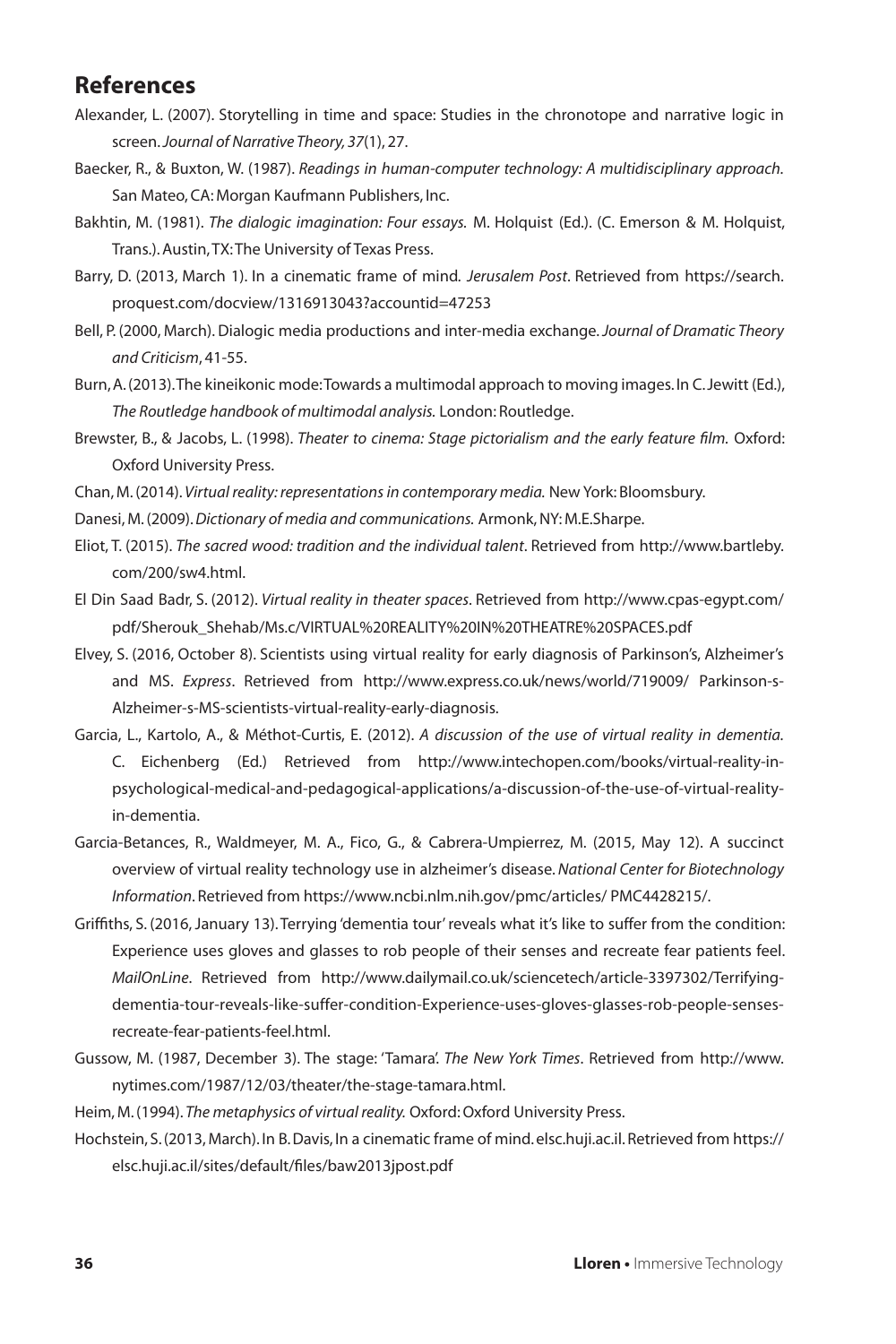- Huntsman, M. (2014, April 3). How a virtual reality forest helps Alzheimer's patients. *Alzheimers.net*. Retrieved from http://www.alzheimers.net/2014-04-03/how-a-virtual-reality-forest-helpsalzheimers-patients/.
- Maeda, H. (2016). Forum theatre in a community theatre environment. Retrieved from https://oda.hioa. no/en/item/asset/dspace:10493/Maeda.pdf.
- Krueger, M. (1993). Foreword. In M. Heim, *The metaphysics of virtual reality.* Oxford: Oxford University Press.
- LaValle, S. (2017). *Virtual reality.* Cambridge: Cambridge University Press.
- LeMahieu, D. L. (2011). Digital memory, moving images, and the absorption of historical experience. *Film & History: An Interdisciplinary Journal, 41*(1), 82-106.
- Lapuz, F. (Producer), Jover, R. (Writer), & Mendoza, B. (Director). (2007). *Tirador* [Motion picture]. Philippines: Peccadillo Pictures (UK).
- Leander, K. (2008). Toward a connective ethnography of online/offline literacy network. In J. Coiro, M. Knobel, C. Lankshear, & D. Leu (Eds.), *Handbook of research on new literacies* (pp. 33-65). New York: Routledge.
- Magrini, J. (2006, February 11). On the system of the "suture" in cinema. *Otherzine*. Retrieved from http:// othercinema.com/otherzine/archives/index.php?issueid=15&article\_id=33.
- Mandal, S. (2013, April). Brief introduction of virtual reality & its challenges. *International Journal of Scientific & Engineering Research, 4*(4), 304-309.
- Marrins, K. (2016, June 24). Engage your givers with virtual reality a starter guide. *The Guardian*. Retrieved from https://www.theguardian.com/voluntary-sector-network/2016/jun/24/givers-virtual-realityguide-charities-raise-funds
- Rose, G. (2002). *Visual methodologies: An introduction to the interpretation of visual materials.* London: SAGE Publications.
- Silverman, K. (1989). *The subject of semiotics.* New York: Oxford University Press.
- Spicheva, D. (2014). Image communication in virtual reality culture. *International Journal of Architectural Theory* (32), 81-90.
- Stewart, G. (2007). *Framed time: Towards a postfilmic cinema.* Chicago: University of Chicago Press.
- Tarkovsky, A. (1982). Masterclass with Andrei Tarkovsky: Cinema is mosaic made of time. *Cinephelia and Beyond.* Retrieved from https://cinephiliabeyond.org/filmmakers-masterclass-with-andreitarkovsky-cinema-is-a-mosaic-made-of-time/.

#### **Endnotes**

1 The term immersive technology or ImT, as used in this paper, encompasses both the capture (e.g., 360° camera) and dissemination (e.g., virtual reality) of moving images. In some parts of the paper, specific mention of 360 $^{\rm o}$  camera apart from virtual reality and vice versa will be articulated in order to specify references to each but still within the overarching concept pertinent to this study.

2 This study differentiates between two modes of image capture and image projection. The current image projection prevalent in television and commercial movie cinema is the flat screen, which benefits from the image capture provided by the single camera. Single camera generally refers to various types of cameras regardless of aspect ratio and sensor specification. The  $360^{\circ}$  camera differs from the single cam as it uses multiple cams in one single apparatus in order to capture a 360° coverage of the moving